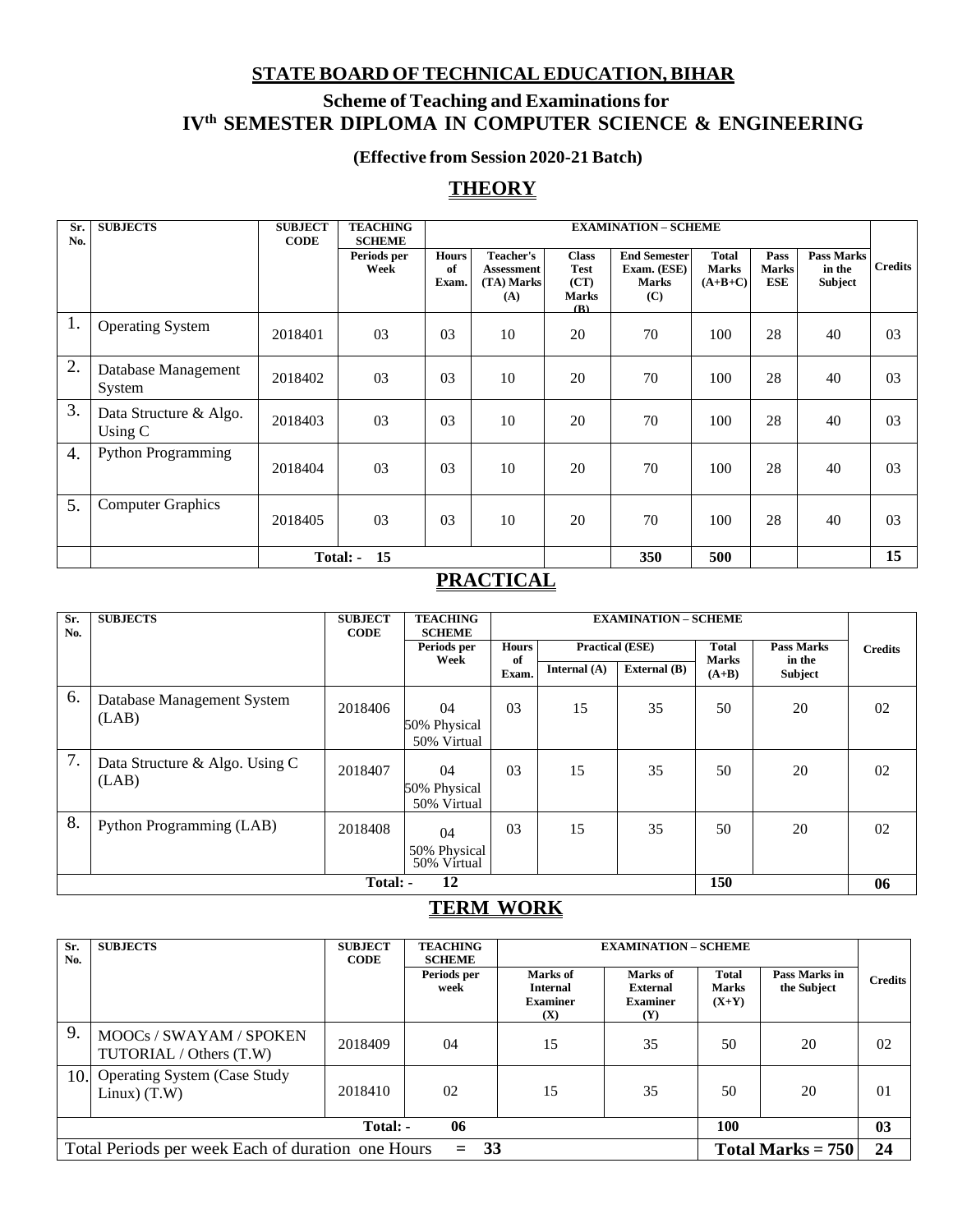# **OPERATING SYSTEM**

|                                 |                         | Theory |     | No. of period in one session: 50 |     | Credits |
|---------------------------------|-------------------------|--------|-----|----------------------------------|-----|---------|
|                                 | No. of Periods per Week |        |     | Full Marks:                      | 100 |         |
| <b>SUBJECT CODE:</b><br>2018401 |                         |        | P/S | <b>ESE</b>                       | 70  |         |
|                                 |                         |        |     | T. A                             | 10  |         |
|                                 |                         |        |     | $\cap$ T                         | 20  |         |

### **Course Learning Objective:**

The course provides the students with an understanding of human computer interface existing in computer system and the basic concepts of operating system and its working. Further, good working knowledge to work inWindows and Unix environments is provided by this course.

# **Objective:**

The objectives of this course are to make the students able to

- 1. To teach the requirement of Operating System in Computers.
- 2. To teach Windows Operating System and to make familiar with special features of Windows Operating System.
- 3. To teach multi-user Operating System Unix Operating System and Unix File Structure.

|                             | <b>Contents: Theory</b>                                                                                                                                                                                                                                                                                                          | Hrs. | <b>Marks</b> |
|-----------------------------|----------------------------------------------------------------------------------------------------------------------------------------------------------------------------------------------------------------------------------------------------------------------------------------------------------------------------------|------|--------------|
|                             | <b>Introduction to operating system:</b>                                                                                                                                                                                                                                                                                         |      |              |
| $Unit-1$                    | An Introduction to O.S $\&$ its services, Evolution of O.S,<br>various types of O.S, Batch Processing, Multiprogramming,<br>Multiprocessing, Multitasking, Operation system structure.<br>Concepts of: Process $-$ files $-$ system calls $-$ Interrupt $-$ shell.<br>Introduction to Unix, Shell commands.                      | [8]  |              |
| $Unit - 2$                  | <b>Process Management:</b><br>An Introduction to process, process state $\&$ Transition,<br>Process control Block, Process Context, Context switch.                                                                                                                                                                              | [6]  |              |
| <u>Unit <math>-3</math></u> | <b>Process Scheduling:</b><br>(Pre-emptive $\&$ Non-pre-emptive Algorithms), FCFS (First)<br>Come First Served) Algorithm, Shortest Job First, Priority<br>Scheduling, Round Robin Scheduling.<br>Performance criteria of scheduling Algorithm, CPU<br>utilization, throughput, Turnaround time, waiting time,<br>Response time. | [10] |              |
|                             | Overview of: Inter-process communication – Race condition<br>critical section, Semaphores.                                                                                                                                                                                                                                       |      |              |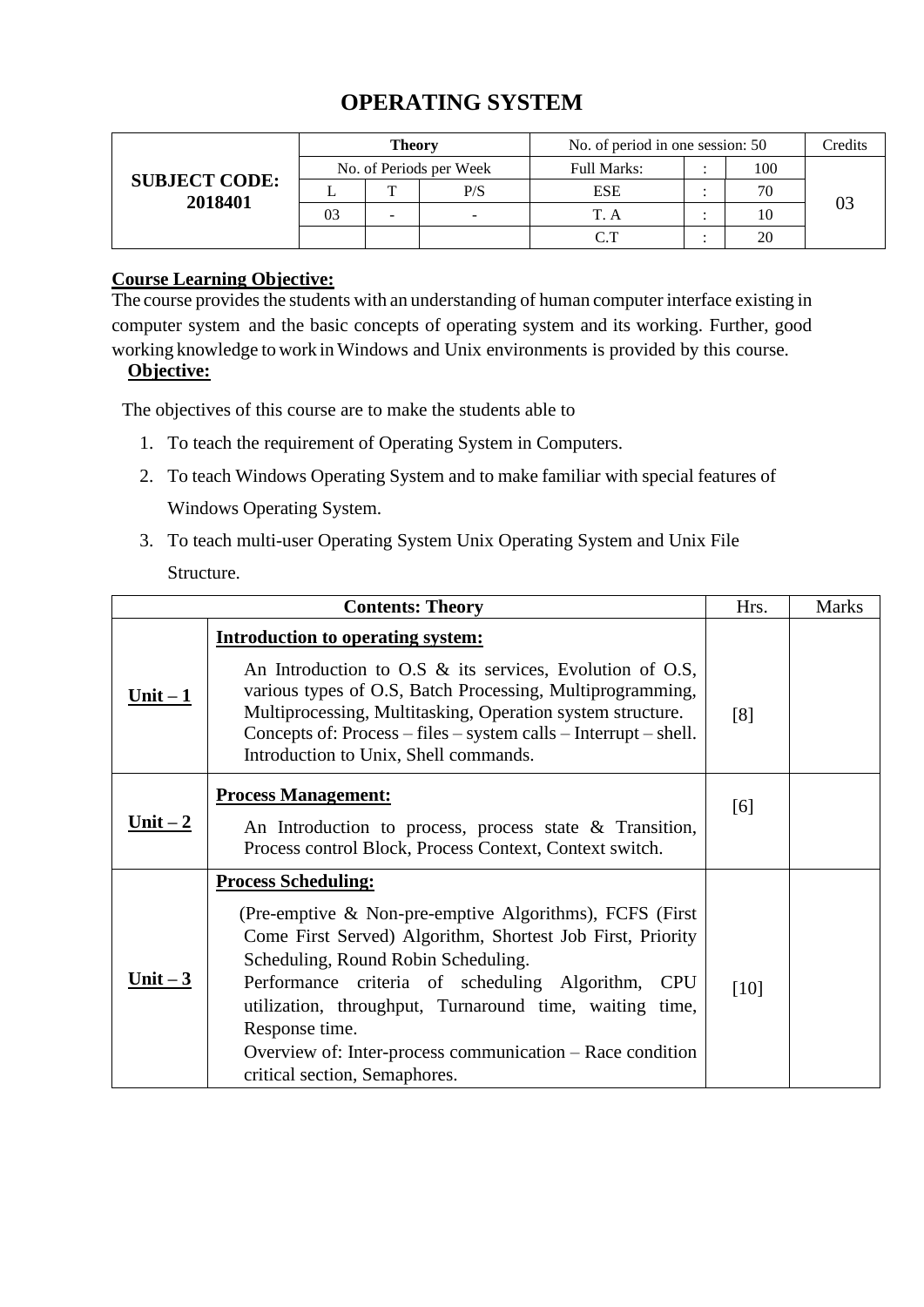| Unit $-4$ | Deadlock:<br>Introduction to Deadlock, Necessary condition for Dead-<br>lock, Method for Handling Deadlock, Brief overview of<br>Deadlock prevention, Deadlock Avoidance (Banker's<br>Algorithm), Deadlock Detection & Recovery.                                                                                        | [8]  |  |
|-----------|-------------------------------------------------------------------------------------------------------------------------------------------------------------------------------------------------------------------------------------------------------------------------------------------------------------------------|------|--|
| Unit $-5$ | <b>Memory Management:</b><br>Introduction to Memory management, Contiguous allocation,<br>Fixed Partition, Dynamic partition, Non-contiguous<br>allocation – paging, segmentation.<br>Introduction to Virtual-memory management – Demand paging,<br>Cop-on-write, page replacement, Allocation of frames,<br>Thrashing. | [10] |  |
| Unit $-6$ | <b>Files and protection:</b><br>Introduction to file systems – File system design, Access methods<br>- sequential, Direct, Swapping, File allocation methods<br>OS-security: Authentication, Access control, Access Rights,<br>System logs, Protection.                                                                 | [8]  |  |

### **Books /Reference Books :-**

- 1. Operating Systems-Concept and Design, McGraw-Hill Milan Milenkovic international Edition-Computer Science Series, 1992
- 2. An introduction to Operating Systems, Addition-Wesley Harvey M. Deitel Publishing Company, 1984.
- 3. Operating System Concepts, Addition-Wesley Publishing James L. Paterson, Abraham Company, 1989. Silberschatz
- 4. Modern Operating Systems, Prentice-Hall of India Private AndrewS.Tanenbaum Ltd., 1995.
- 5. Microsoft Windows Manual
- 6. First Course in Computers, Vikash Publishing House Pvt. Sanjay Saxena Ltd., Jungpura, New Delhi.
- 7. Operating Systems A Practical approach. S Chand And Company Dr. Rajiv Chopra Limited, Ram Nagar , New Delhi.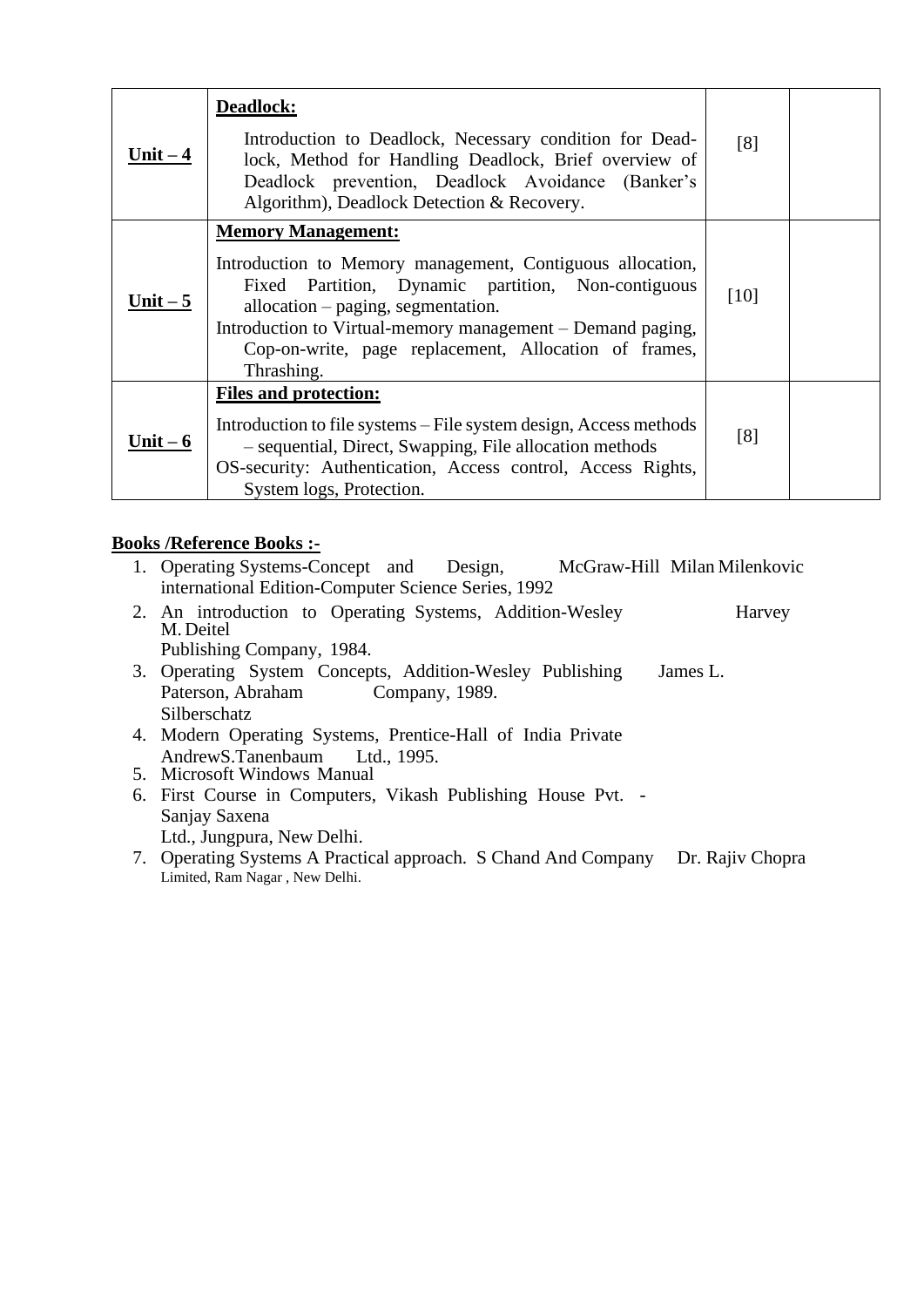# **DATABASE MANAGEMENT SYSTEM**

|                                 |                         | Theory |     | No. of period in one session: 60     | Credits |  |
|---------------------------------|-------------------------|--------|-----|--------------------------------------|---------|--|
|                                 | No. of Periods per Week |        |     | <b>Full Marks:</b>                   | .00     |  |
| <b>SUBJECT CODE:</b><br>2018402 |                         | m      | P/S | ESE                                  |         |  |
|                                 |                         |        |     |                                      |         |  |
|                                 |                         |        |     | $\curvearrowright$ $\curvearrowleft$ |         |  |

#### **Course Learning Objective:**

This subject will allow students to develop understanding of the basic concepts of data in general and Relational Database System in particular. The students will learn Database concept, Data Structure, Data Models, various approaches to Database design, strengths of relational model, Normalization.

#### **Objective:**

- At the end of the course the student will be able to:
- Develop Database System to handle the real-world problem.
- Understand Database design and normalization techniques.
- Use Standard Query Language and its various versions.
- Understand Importance

|            | <b>Contents: Theory</b>                                                                                                                                                                          | Hrs.              | <b>Marks</b> |
|------------|--------------------------------------------------------------------------------------------------------------------------------------------------------------------------------------------------|-------------------|--------------|
|            | <b>An Overview of the Database Management System:</b>                                                                                                                                            |                   |              |
| $Unit - 1$ | What is database? Why database? Database system, Database<br>management system (DBMS), advantage of DBMS.                                                                                        | $\lceil 5 \rceil$ |              |
|            | <b>An Architecture of the Database system:</b>                                                                                                                                                   |                   |              |
| $Unit - 2$ | Three level of architecture, logical view, physical view,<br>conceptual view, logical data independence, physical data<br>independence.                                                          | $[7]$             |              |
| $Unit - 3$ | <b>Relational Database Management System (RDBMS):</b>                                                                                                                                            |                   |              |
|            | Introduction, RDBMS terminology, relational model, base<br>tables, keys, primary key, foreign key, constraints, code rules.                                                                      | [8]               |              |
|            | <b>Database Design:</b>                                                                                                                                                                          |                   |              |
| $Unit - 4$ | Normalization Normal forms - 1NF, 2NF, 3NF, BCNF, 4NF,                                                                                                                                           | $[10]$            |              |
|            | and 5NF, E-R Diagram, Mapping E-R diagram to database<br>tables.                                                                                                                                 |                   |              |
|            | <b>MariaDB:</b>                                                                                                                                                                                  |                   |              |
| Unit $-5$  | Introduction to MariaDB, Data types, SQL commands, Create,<br>insert, update, delete, drop, alter, SQL function (string<br>function, date function), indexing, Key, primary key,<br>foreign key. | [8]               |              |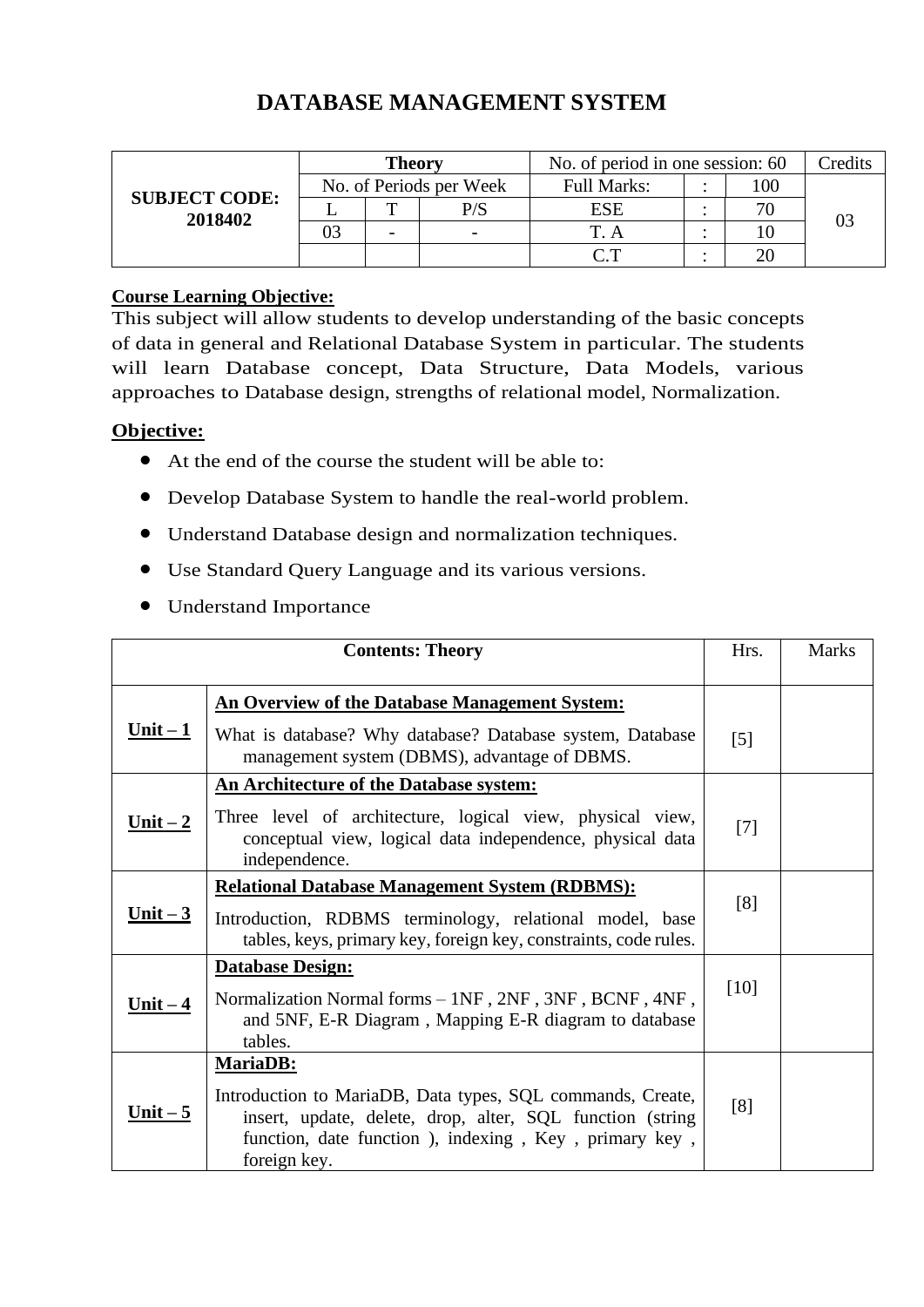| Unit $-6$ | <b>Manipulating Data with MariaDB:</b><br>SQL statements, select, like clause, group-by, order-by, joins-<br>left join, natural join, right join, union, correlated and nested<br>queries, Backup & restore.                                                                                                                                   | [8] |  |
|-----------|------------------------------------------------------------------------------------------------------------------------------------------------------------------------------------------------------------------------------------------------------------------------------------------------------------------------------------------------|-----|--|
| Unit $-7$ | <b>NoSQL Database Technology:</b><br>Introduction to NoSQL database, Difference between relational<br>& NoSQL database, NoSQL features, types, advantage,<br>Architecture of MongoDB, documents, collections, dynamic<br>schemas, Mongo shell, Mongo sever & client, data types,<br>embedded documents, creating configuration file for Mongo. | [8] |  |
| Unit $-8$ | <b>Selecting the Right Database:</b><br>Selecting of right database, RDBMS or NoSQL, selection of<br>database based on performance, data size, type of data,<br>frequency of accessing data, business needs, type of<br>application.                                                                                                           | [6] |  |

### **Books /Reference Books: -**

1. Database Management Systems, First Edition, 2002, Vikas Publishing

House- A. Leon & M. Leon

2. Fundamentals of Database Systems, Third Edition, 2000, Addison Wesley-

- R**.** Elmasri, S. Navathe
- 3. Database System Concepts, Third Edition, 1997, McGraw-Hill Internation-
- H. Korth, A. Silberschatz

4. An Introduction to Database Systems, Galgotia Publication- B. Desai

5. Database Processing: Fundamentals, Design Implementation, Prentice Hall of

-D.K. Kroenke India.

6 Database Management Systems, First Edition, 1996, McGraw Hill - P.

Bhattacharya and A.K. Majumdar

7 Database System Concepts, Fourth Edition, 1997, Tata McGraw Hill -

Abraham Silberschtz, Henry Korth & S. Sudarshan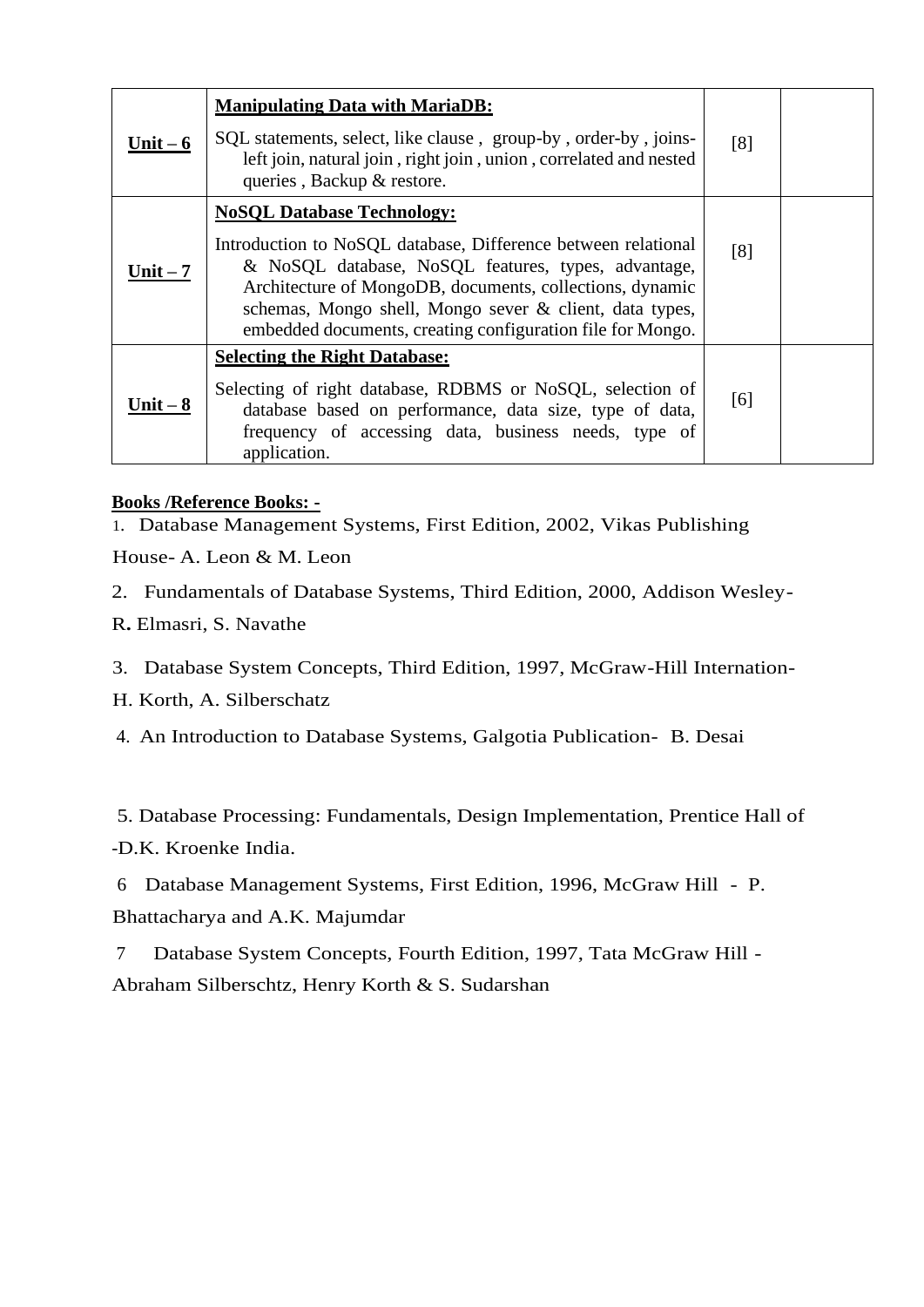|                                 |                         | Theory |     | No. of period in one session: 50 | Credits |  |
|---------------------------------|-------------------------|--------|-----|----------------------------------|---------|--|
|                                 | No. of Periods per Week |        |     | <b>Full Marks:</b>               | 100     |  |
| <b>SUBJECT CODE:</b><br>2018403 |                         | m      | P/S | ESE                              |         |  |
|                                 |                         |        |     |                                  |         |  |
|                                 |                         |        |     | ידי ר                            |         |  |

# **DATA STRUCTURE & ALGORITHMS USING "C"**

### **Course Learning Objective:**

Data Structure is a subject which deals with data and their structures. In system programming, application programming, the method and techniques of data structures are widely used. This study of data structure helps the students in developing logic & structured programs.

#### **Objective:**

After completion of this course student will be able to: -

- Understand and use the process of abstraction using a programming language such as 'C'.
- Analyze step by step and develop algorithm to solve real world problems.
- Implementing various data structures viz. Stacks, Queues, Linked Lists, Trees and Graphs
- Understanding various searching & sorting techniques

|           | <b>CONTENTS: Theory</b>                                                                                                                                                                                                                                                                                                                                     | Hrs. | <b>Marks</b> |
|-----------|-------------------------------------------------------------------------------------------------------------------------------------------------------------------------------------------------------------------------------------------------------------------------------------------------------------------------------------------------------------|------|--------------|
| $UNIT-01$ | <b>Introduction to Data Structure: -</b><br>Data & Information, Concept and Need of DS, Abstract Data Type.<br>Types of Data Structure: Linear & Non-linear.<br>Algorithm Complexity: Time & Space. Operation on Data Structure:                                                                                                                            | [08] |              |
| $UNIT-02$ | <b>Searching &amp; Sorting: -</b><br>Searching: Implementation of Different searching algorithm.<br>Sorting: Implementation of Different Sorting algorithm.                                                                                                                                                                                                 | [08] |              |
| $UNIT-03$ | <b>Stacks &amp; Queues: -</b><br>Stack: Introduction to Stack: Stack Operation Conditions:<br>Application of Stack: Infix- to-Postfix Transformation Evaluation<br>Postfix.<br>Introduction to Queue, Dequeue: Array Representation of Queue;<br>Operation on Queue: Types of Queues: Linear Queue Circular<br>Queue, Priority Queue, Application of Queue. | [10] |              |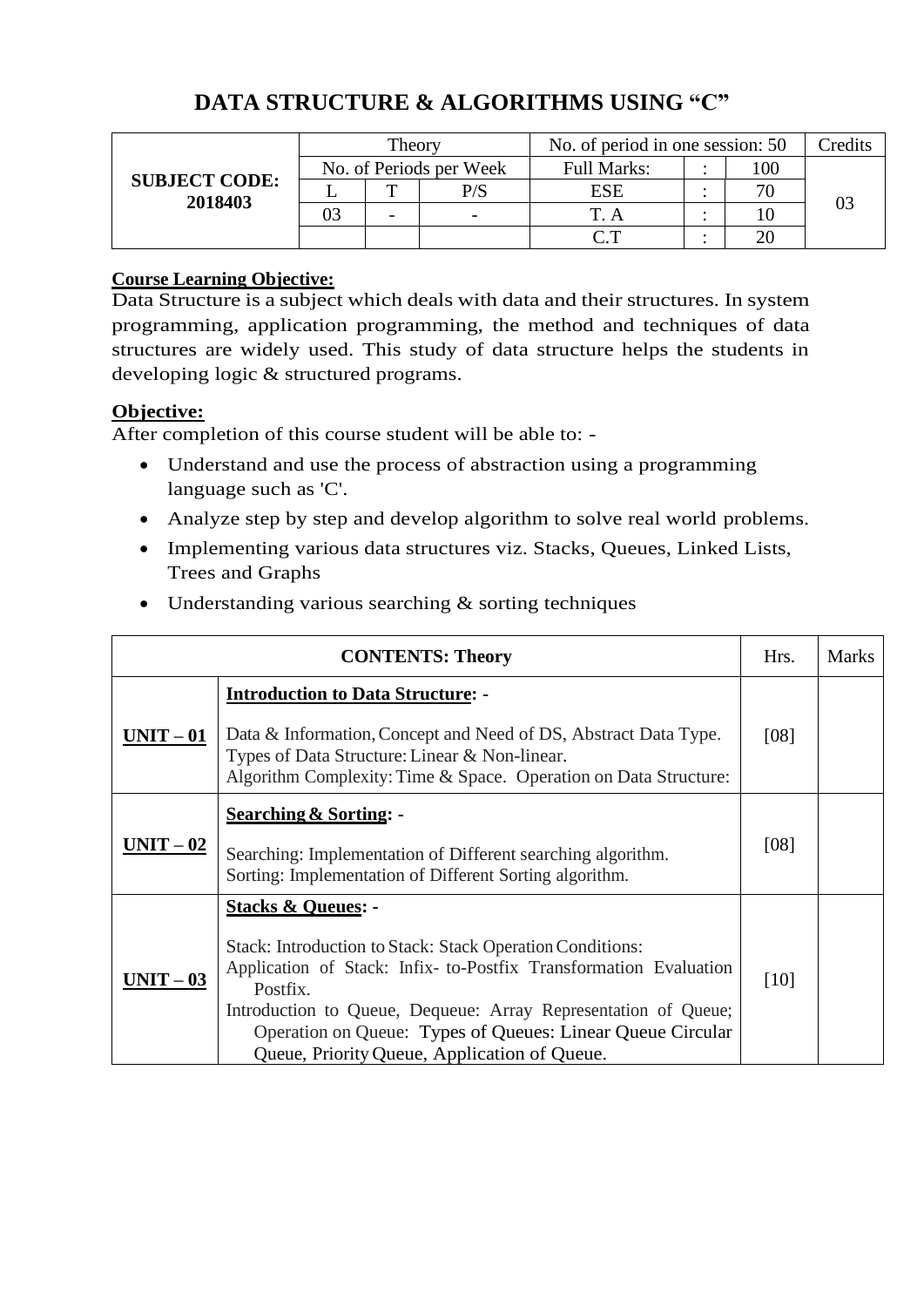| $UNIT-04$ | <b>Linked List: -</b><br>Introduction to Linked List Terminology: Node, Address,<br>Pointer, Data field and Next Pointer, Empty List.<br>Types of Lists: Singly Linked List, Doubly Link list, Circular<br>Linked List.<br><b>Operation on Linked List:</b>                                                                                                                                                                                                                                                                                                                                                                    | $[10]$ |  |
|-----------|--------------------------------------------------------------------------------------------------------------------------------------------------------------------------------------------------------------------------------------------------------------------------------------------------------------------------------------------------------------------------------------------------------------------------------------------------------------------------------------------------------------------------------------------------------------------------------------------------------------------------------|--------|--|
| $UNIT-05$ | <b>Trees and Graphs: -</b><br>Introduction to Trees: Basic Terminology: Tree, Degree of a Node<br>and Tree, Level of Node, Leaf Node, Depth & Height of a Tree;<br>Type of Tree.<br>Introduction to Binary Tree (BT): Operation on BT: Insertion,<br>Deletion, Searching, and traversing the Tree (Pre-order, Post<br>order, In order); Application of BT.<br>Introduction to Binary Search Tree (BST): Operation on BT:<br>Insertion, Deletion, Finding Min-Max Element, Sorting<br>Element;<br>Introduction to AVL Tree: Insertion, Deletion;<br>Intrusions to Graph basic terminology:<br>Adjacency List, Adjacency Matrix. | [14]   |  |

### **Books Recommended: -**

- 1. Data Structure Using C and C++, Second Addition, 2000,
- Y. Langsam, M. **J.** Augustein and A. M. Tanebaum Prentice Hall of India.
- 2. Data Structure Using C and C++, Second Addition, 2000,
- R. Kruse, C. L. Tonodo and B. Leung Prentice Hall of India.
- 3. Data Structure through "C" Language, First Edition, 2001,
- S.Chottopadhyay, D. Ghoshdastidar & M.Chottopadhyay BPB Publication
- 4. Data Structures, Algorithms and Object Oriented G. L. Heileman
- 5. Programming, First Edition, 2002, Tata McGraw Hill
- 6. Fundamental of Data Structures in C++, 2002, Galgotia
- E. Horowitz, Salmi and D. Mehta Publication 2002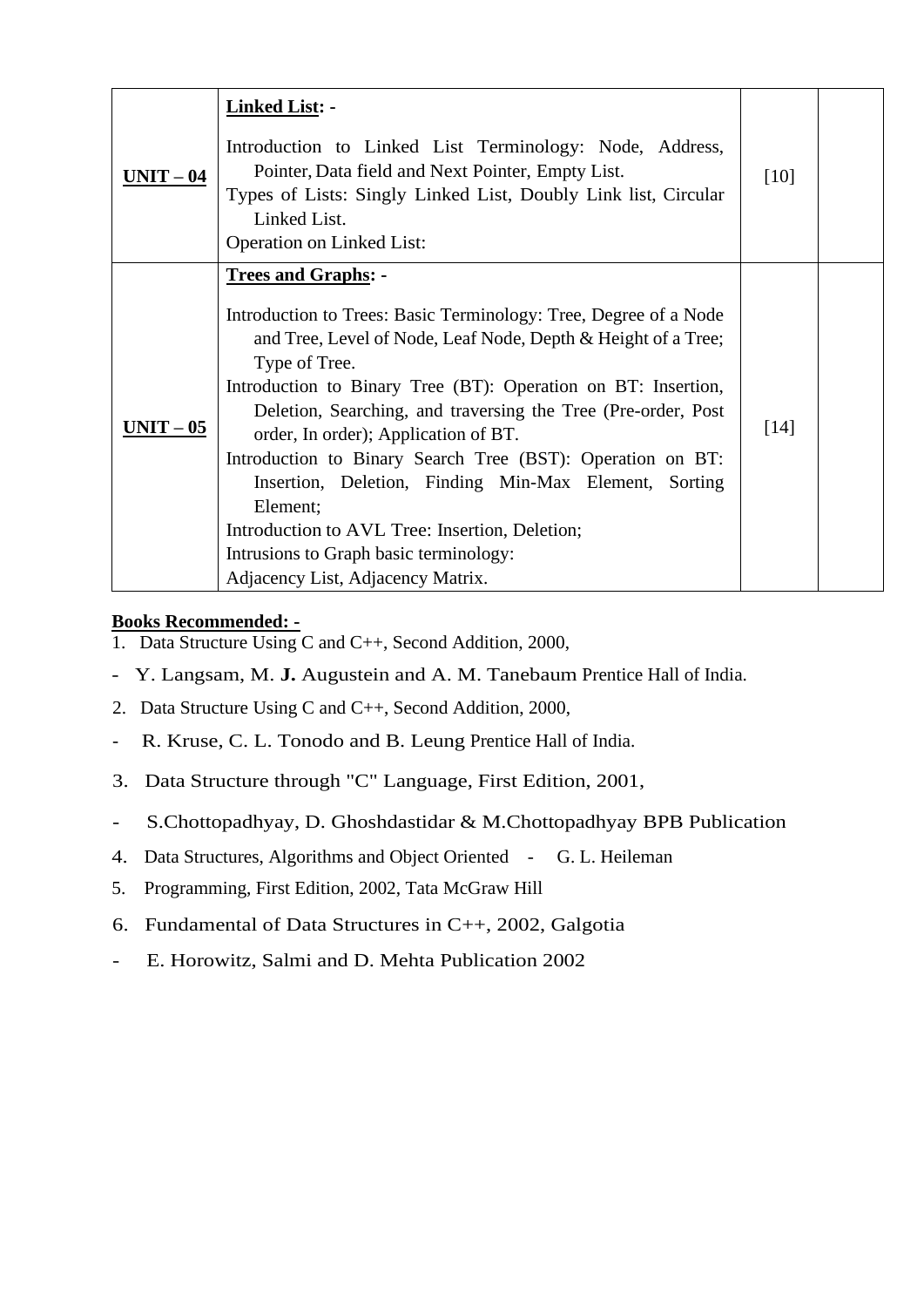# **PYTHON PROGRAMMING**

| <b>SUBJECT CODE:</b><br>2018404 | Theory                  |  |     | No. of period in one session: 50 |  |     | Credits |
|---------------------------------|-------------------------|--|-----|----------------------------------|--|-----|---------|
|                                 | No. of Periods per Week |  |     | <b>Full Marks:</b>               |  | 100 |         |
|                                 |                         |  | P/S | <b>ESE</b>                       |  |     |         |
|                                 | 03                      |  |     | T. A                             |  |     |         |
|                                 |                         |  |     | $\cap$ T                         |  |     |         |

#### **Course Learning Objective:**

- In this course, you will develop simple command-line programs in Python. You will:
- Set up Python and develop a simple application.
- Declare and perform operations on simple data types, including strings, numbers, and dates.
- Declare and perform operations on data structures, including lists, ranges, tuples, dictionaries, and sets.
- Write conditional statements and loops.
- Define and use functions, classes, and modules.
- Manage files and directories through code.
- Deal with exceptions.

|                   | Hrs.                                                                                                                                                                                                                                                                                                                                                                                                                                   | <b>Marks</b> |  |
|-------------------|----------------------------------------------------------------------------------------------------------------------------------------------------------------------------------------------------------------------------------------------------------------------------------------------------------------------------------------------------------------------------------------------------------------------------------------|--------------|--|
| <b>UNIT</b><br>01 | <b>Introduction, Variables and Data Types: -</b><br>History, Features., Setting up path, Installation and Working<br>with Python.<br>Basic Syntax, Understanding Python variables, Numeric data<br>types.<br>Using string data type and string operations, Basic Operators,<br>Understanding coding blocks.<br>Defining list and list slicing, Other Data Types-Tuples.<br>List, Python Dictionary, Arrays, Associative Arrays/Hashes. | [08]         |  |
| <b>UNIT</b><br>02 | <b>Control Structures: -</b><br>Conditional blocks using if, else and else if.<br>For loops and iterations.<br>while loops, Loop manipulation using continue break and<br>else (and pass in Python).<br>Programming using conditional and loops block.                                                                                                                                                                                 | [10]         |  |
| <b>UNIT</b><br>03 | <b>Functions, Modules and Packages: -</b><br>Organizing Python codes using functions.<br>Organizing Python projects into modules.<br>Importing own module as well as external modules.<br><b>Understanding Packages.</b>                                                                                                                                                                                                               | [10]         |  |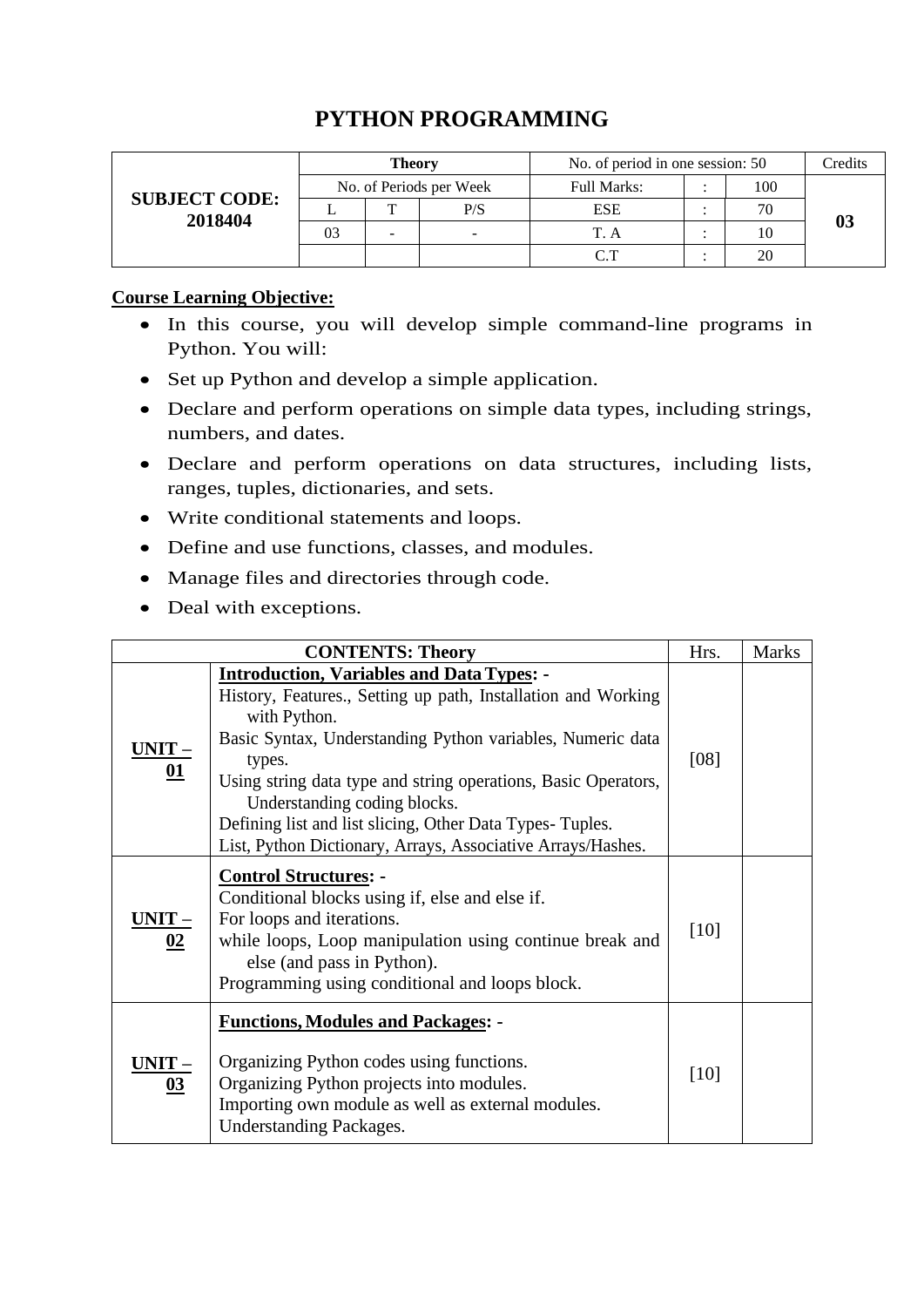| <u> JNIT – </u><br>04   | File I/O, Text Processing, Regular Expressions: -<br>Understanding read functions.<br>Understanding write functions.<br>Programming using file operations.<br>Powerful pattern matching and searching.<br>Power of pattern searching using regex. | [10] |  |
|-------------------------|---------------------------------------------------------------------------------------------------------------------------------------------------------------------------------------------------------------------------------------------------|------|--|
| $-\underline{T1}$<br>05 | <b>Frameworks: -</b><br>Frameworks - Web2Py, Django (any one of these or any<br>other).                                                                                                                                                           | [12] |  |

# **Books Recommended: -**

- 1. Let Us Python second edition by Yashavant Kanetkar and Aditya Kanetkar
- 2. 'O' LEVEL made simple MODULE-3 Programming and Problem solving Through

'Python' Language by Satish Jain & Shashi Singh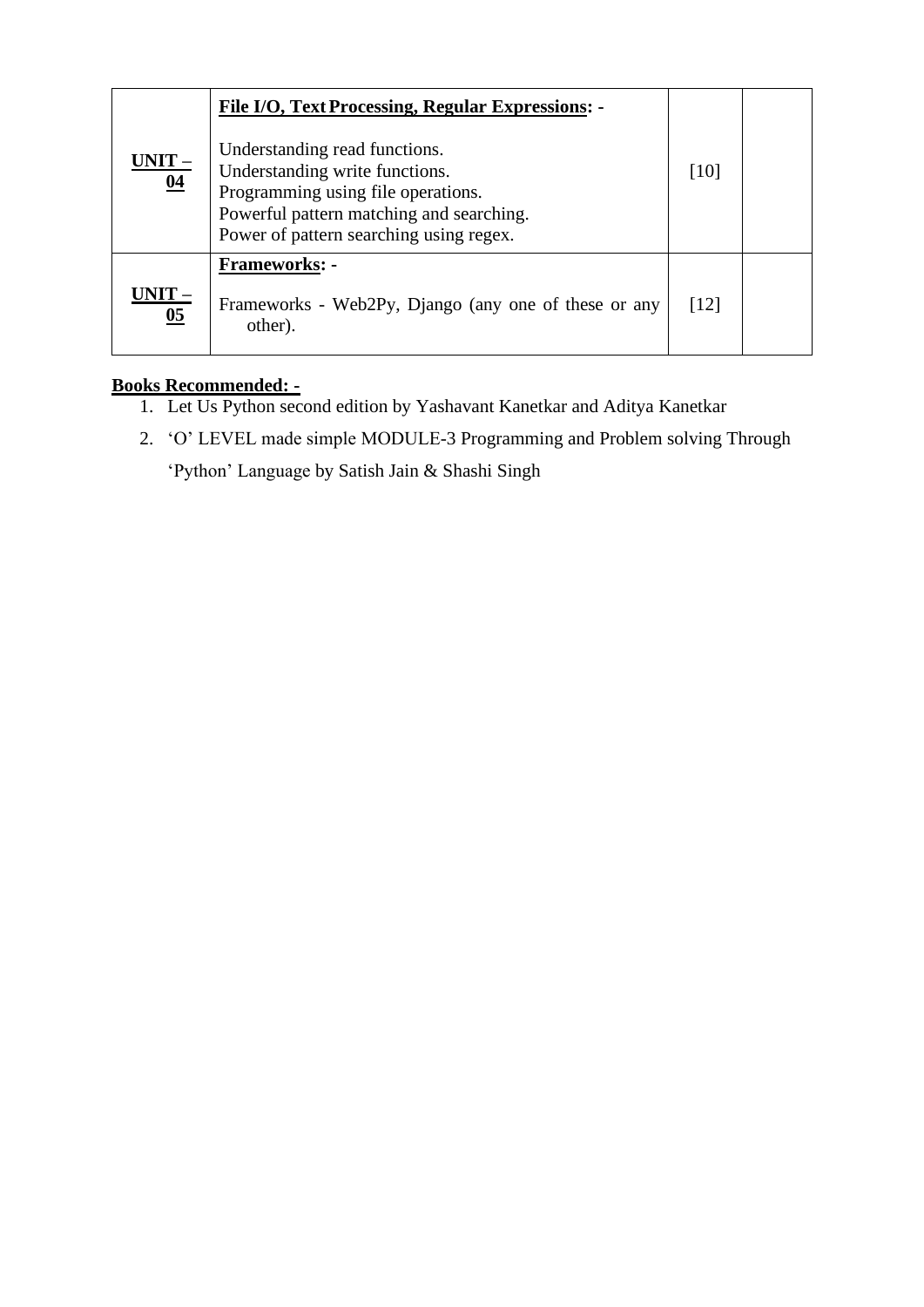| <b>SUBJECT CODE:</b><br>2018405 | <b>Theory</b>           |   |     | No. of period in one session: 50 |  |     | Credits |
|---------------------------------|-------------------------|---|-----|----------------------------------|--|-----|---------|
|                                 | No. of Periods per Week |   |     | <b>Full Marks:</b>               |  | 100 |         |
|                                 |                         | m | P/S | <b>ESE</b>                       |  |     |         |
|                                 | 03                      |   | -   |                                  |  |     |         |
|                                 |                         |   |     | $\cap$ T                         |  |     |         |

# **COMPUTER GRAPHICS**

### **Course Learning Objective:**

This course will provide an introduction to fundamental concepts in Computer Graphics from a practical perspective. It aims to cover mathematical concepts essential for computer graphics, graphic devices, various algorithms and multimedia systems. Ideally, a student who successfully completed these courses will be familiar with modern methods in computer graphics, with the use of commonly used tools in this area and having knowledge to write algorithms for generating images.

#### **Objective:**

This course is an introduction to computer graphics and provides familiarity with graphics software and hardware systems. The course covers the following concepts:

- Understanding of graphics and its applications.
- The fundamentals of input, display and hardcopy devices, scan conversion of geometric primitives.
- Output primitives.
- Geometric representations.
- Two and Three-dimensional Transformations.
- Windowing and clipping methods.
- Segments.
- Three-dimensional concepts.
- Hidden-element removal.
- Multimedia hardware and applications.

|                   | <b>CONTENTS: Theory</b>                                                                                                                                                                                                                                                                | Hrs. | Marks |
|-------------------|----------------------------------------------------------------------------------------------------------------------------------------------------------------------------------------------------------------------------------------------------------------------------------------|------|-------|
| <u> UNIT – 01</u> | <b>INTRODUCTION AND APPLICATIONS:</b><br>What is CG, Characteristics & Classification of CG<br>Applications: Presentation graphics, painting and<br>drawing, scientific visualization, image processing,<br>digital art, entertainment, CAD in architecture,<br>animation.             | [08] |       |
| <u> UNIT – 02</u> | <b>Display devices:</b><br>Random-scan and raster scan monitors, Colour CRT, Plasma<br>panel displays, LCD Panels Input/ Output Devices.                                                                                                                                               | [08] |       |
| UNIT – 03         | 2 D DRAWING GEOMETRY:<br>2D transformation: Use of homogeneous coordinate systems, translation,<br>scaling, rotation, mirror reflection, rotation about an arbitrary point.<br>Interactive techniques: Constraints, Grids, Gravity field, Rubber-band,<br>Dragging, Painting & drawing | [08] |       |
| T – 04            | <b>CONICS AND CURVES:</b>                                                                                                                                                                                                                                                              | [08] |       |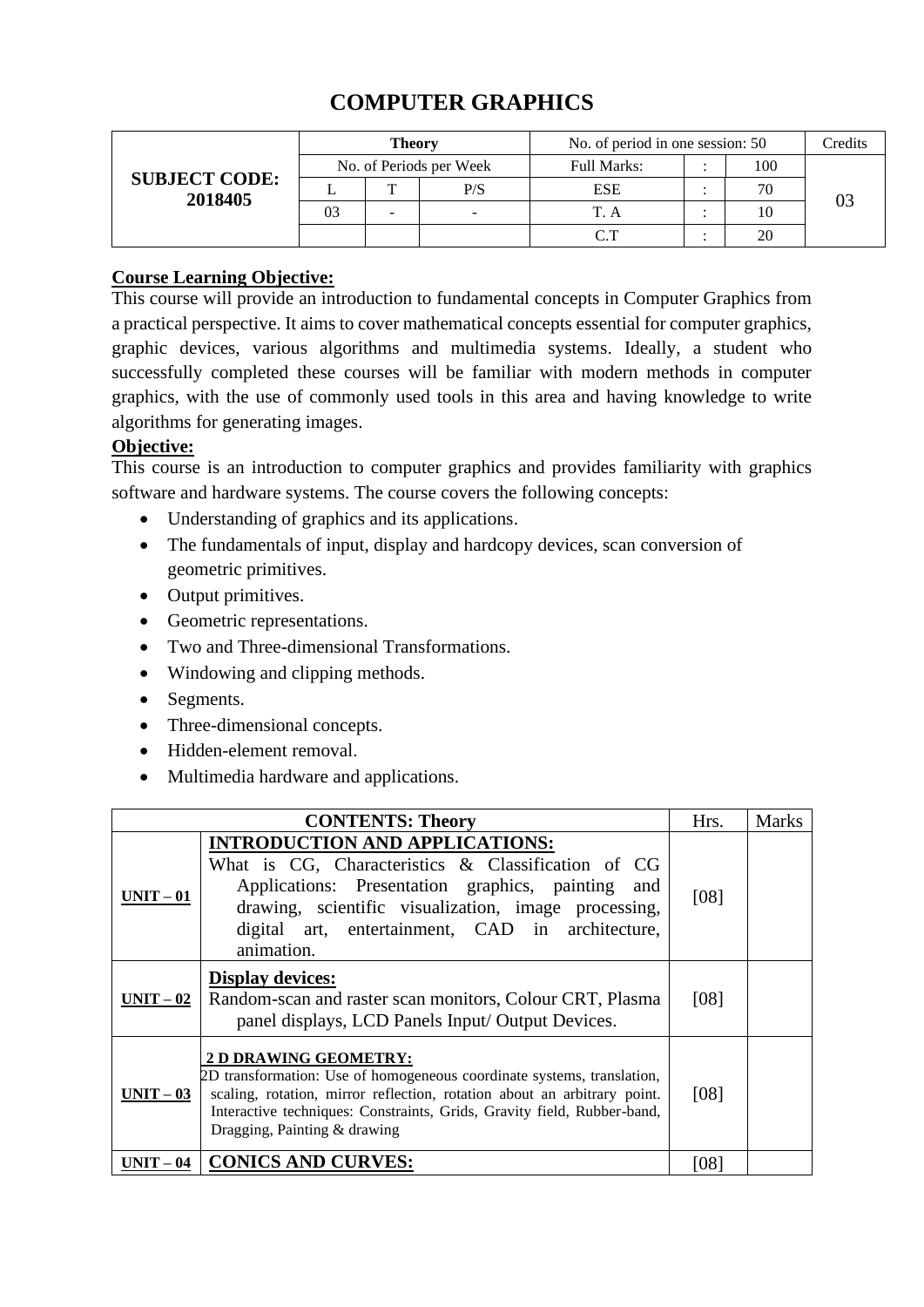|             | DDA lines circle drawing algorithm, Bresenham's lines<br>circle drawing algorithm, Generation of ellipses, Curve<br>drawing, Parametric representation, need of cubic<br>curves, Drawing cubic Bezier and B-spline curves &<br>their properties. (No derivations needed)                                                           |      |  |
|-------------|------------------------------------------------------------------------------------------------------------------------------------------------------------------------------------------------------------------------------------------------------------------------------------------------------------------------------------|------|--|
|             | <b>Window-port and viewport: -</b>                                                                                                                                                                                                                                                                                                 |      |  |
| $UNIT-05$   | Explicit line clipping algorithm - Sutherland Cohen<br>algorithm, Mid-point sub-division algorithm, Polygon<br>Clipping: Sutherland- Hodgeman algo - Polygon<br>representation, Inside & outside test of Polygon Filling:<br>- Stack based and queue-based seed fill algorithms -<br>Scan line fill algorithm Character generation | [08] |  |
|             | <b>3 D GRAPHICS: Transformations: -</b>                                                                                                                                                                                                                                                                                            |      |  |
| $UNIT-06$   | Transformation matrices for translation, scaling and rotation<br>Parallel Projection:<br>axis<br>Orthographic,<br>around<br>Axonometric, Oblique projection with multi views<br>Perspective Projection: - Vanishing point: Single – point,<br>Two- point & Three-point Hidden Surface Removal:<br>Back face removal                | [07] |  |
|             | <b>ANIMATION:</b>                                                                                                                                                                                                                                                                                                                  |      |  |
| $UNIT - 07$ | Basics of animation, Types of animation, Types of<br>animation system. Tweaking and Morphing                                                                                                                                                                                                                                       | [03] |  |

#### **Books Recommended:**

#### **Text Books**

1. Computer Graphics, 2nd Edition 2010 - Udit Agarwal, Katson Publications

2. Computer Graphics, Second Edition, 1995. - D. Hearn & P.M. Baker Prentice Hall of India

 3. OpenGL Programming Guide, Third Edition, 2000 - Woo, Nelder, Davis, Shreiner Pearson Education Asia

#### 4. Multimedia, Making It Working, Fifth Edition, 2001 - T. Vaughan McGraw Hill **Reference Books**

1. Fundamentals of Interactive Computer Graphics, Second Edition - J.D. Foley & A. Van Dam Addison Wesley

2. Computer Graphics - A Programming - S. Harrington McGraw Hill Approach International Ed.

3. Multimedia Systems, 2000 - Rajneesh Agrawal & Bharat Bhushan Tiwari, Excel Publications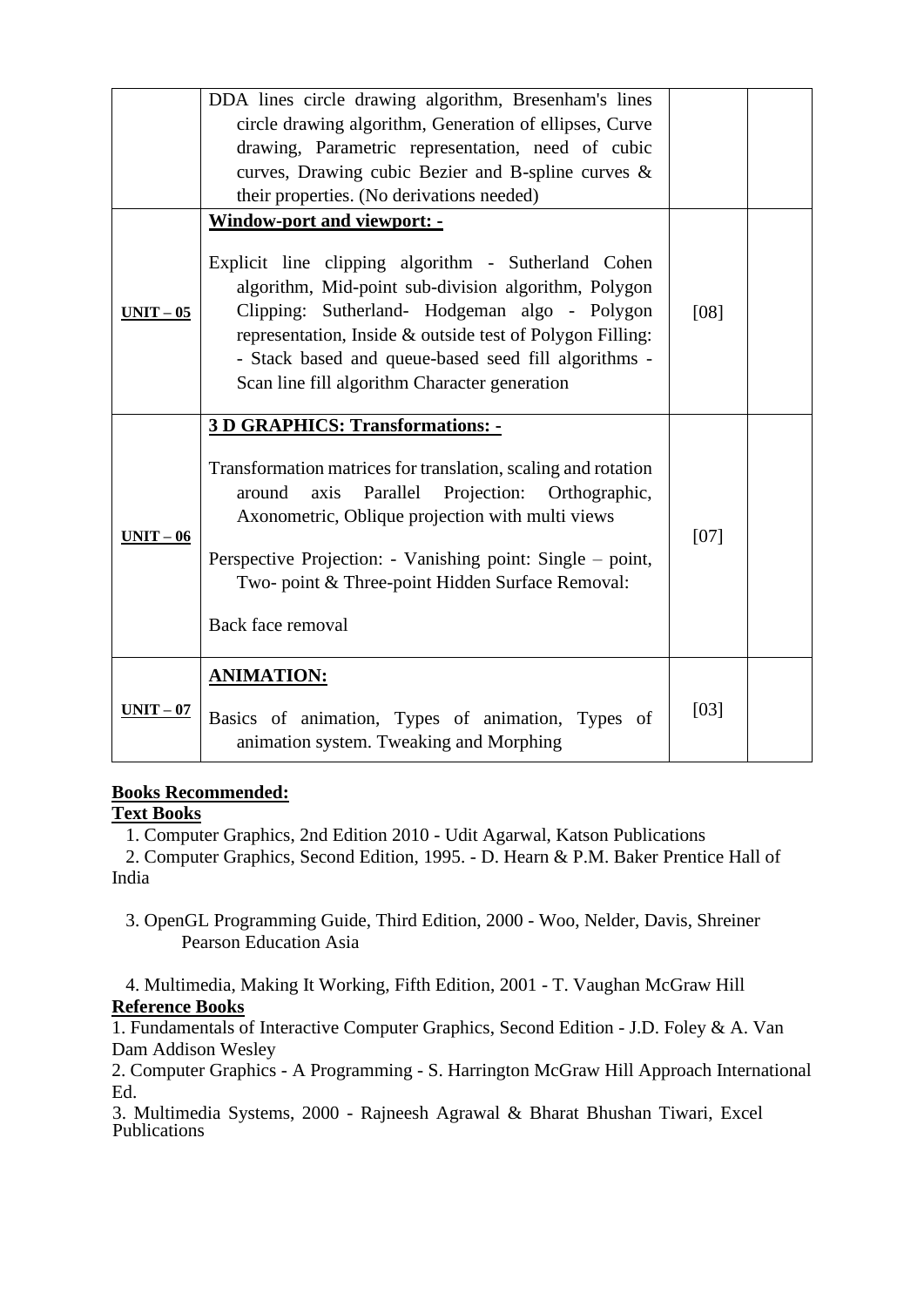| <b>SUBJECT CODE:</b><br>2018406 | <b>Practical</b>        |                          |     | No. of period in one session: 50 |  |    | Credits |
|---------------------------------|-------------------------|--------------------------|-----|----------------------------------|--|----|---------|
|                                 | No. of Periods per Week |                          |     | <b>Full Marks:</b>               |  | 50 |         |
|                                 |                         |                          | P/S | <b>ESE</b>                       |  | 50 |         |
|                                 | -                       | $\overline{\phantom{0}}$ | 04  | Internal                         |  |    |         |
|                                 |                         |                          |     | External                         |  | 35 |         |

# **DATABASE MANAGEMENT SYSTEM LAB**

#### **Course Objective:**

This Lab course is intended to practice whatever is taught in theory class of 'Introduction to DBMS'. A few sample case studies are listed with some suggested activities. More case studies may be added to this list. You need to develop these case studies, apply all relevant concepts learnt in theory class as the course progress, identify activities/operations that may be performed on the database. It will be a good idea to also use concepts learnt in the course on Software Engineering/SSAD.

#### **Practical Outcomes: After completing the course, the students will understand**

- (i) How to design a database, database-based applications
- (ii) How to use a DBMS
- (iii) The critical role of database system in designing several information system-based software systems or applications.

|           | <b>CONTENTS: Practical</b>                                                                    | Hrs.   | <b>Marks</b> |
|-----------|-----------------------------------------------------------------------------------------------|--------|--------------|
| $UNIT-01$ | Know installation of Oracle / MY SQL / Mongo DB                                               | [05]   |              |
| $UNIT-02$ | Exercise on creating tables, Exercise on inserting records, Exercise<br>on updating records   | [04]   |              |
| $UNIT-03$ | Exercise on modifying the structure of the table                                              | [03]   |              |
| $UNIT-04$ | <b>Exercise on Select command</b>                                                             | [03]   |              |
| $UNIT-05$ | Exercise on querying the table using clauses like WHERE, ORDER,<br>IN, AND, OR, NOT           | $[03]$ |              |
| $UNIT-06$ | Exercise on various group functions                                                           | [03]   |              |
| $UNIT-07$ | Exercise on Number functions, character functions, conversion<br>functions and date functions | [03]   |              |
| $UNIT-08$ | Exercise on set operators                                                                     | [03]   |              |
| $UNIT-09$ | Exercise on sub queries                                                                       | $[03]$ |              |
| $UNIT-10$ | Exercise on Joins                                                                             | [03]   |              |
| $UNIT-11$ | Exercise on various date and number format models                                             | [03]   |              |
| $UNIT-12$ | Exercise on creating tables with integrity constraints                                        | [03]   |              |
| $UNIT-13$ | Exercise on Creation and Dropping of Database                                                 | [04]   |              |
| $UNIT-14$ | Exercise on Creation and Dropping of Collections.                                             | [04]   |              |
| $UNIT-15$ | Exercise on Commands of MongoDB-Insert, update, find, delete and<br>sorting of Documents.     | [03]   |              |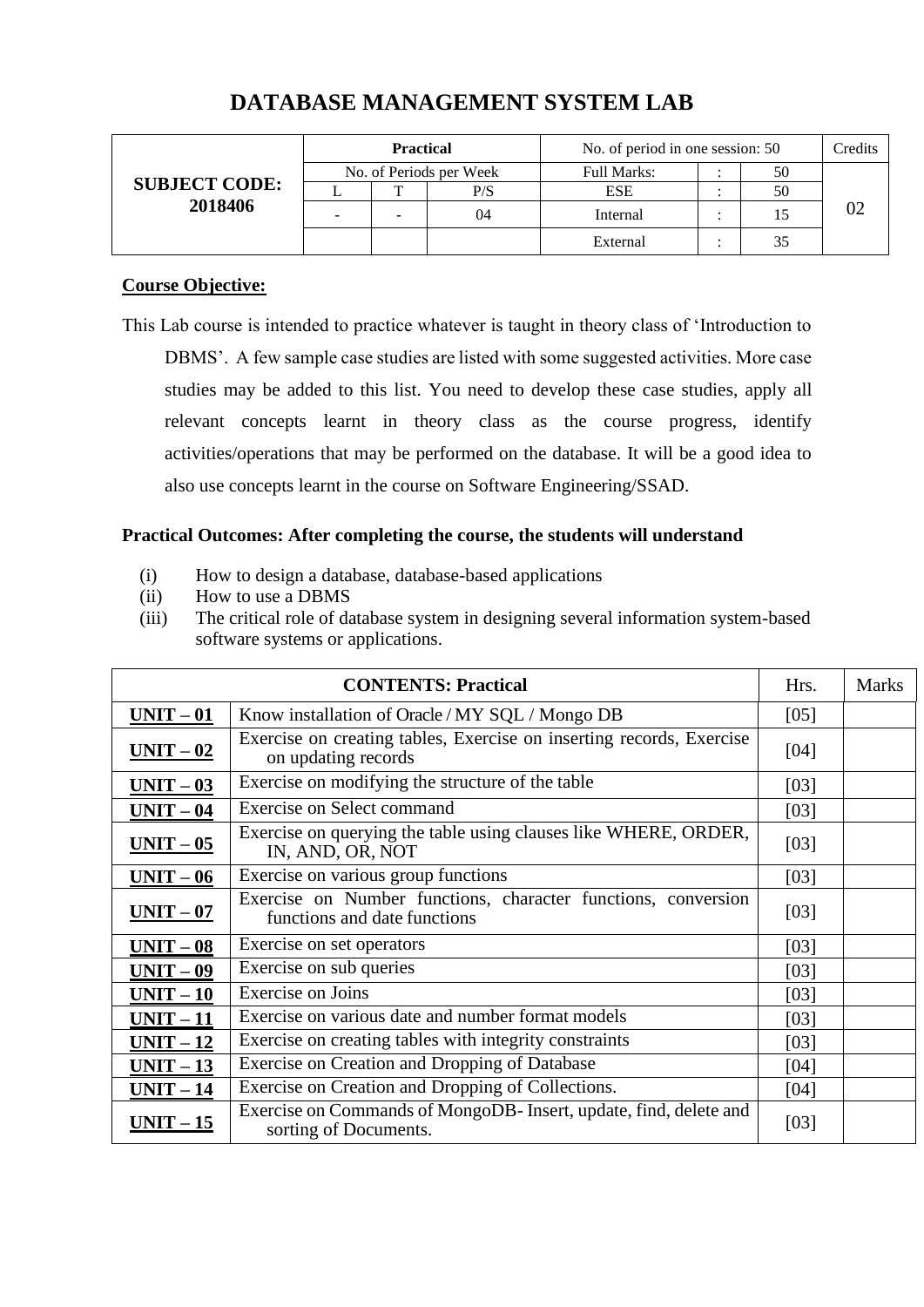# **Reference Book:**

1. Elmasri & Navathe, Fundamentals of Database Systems, Pearson Education

- 2. Raghurama Krishnan, Johannes Gehrke, Database Management Systems, Tata McGraw- Hill, Delhi, India.
- 3. Abraham Silberschatz, Henry F. Korth, S. Sudarshan, Database System<br>Concepts, McGraw-<br>Hill, New Delhi, India. Hill, New Delhi, India.
- 4. Introduction to Database Systems, C.J.Date, Pearson Education
- 5. Introduction to SQL, Rick F.Vander Lans, Pearson Education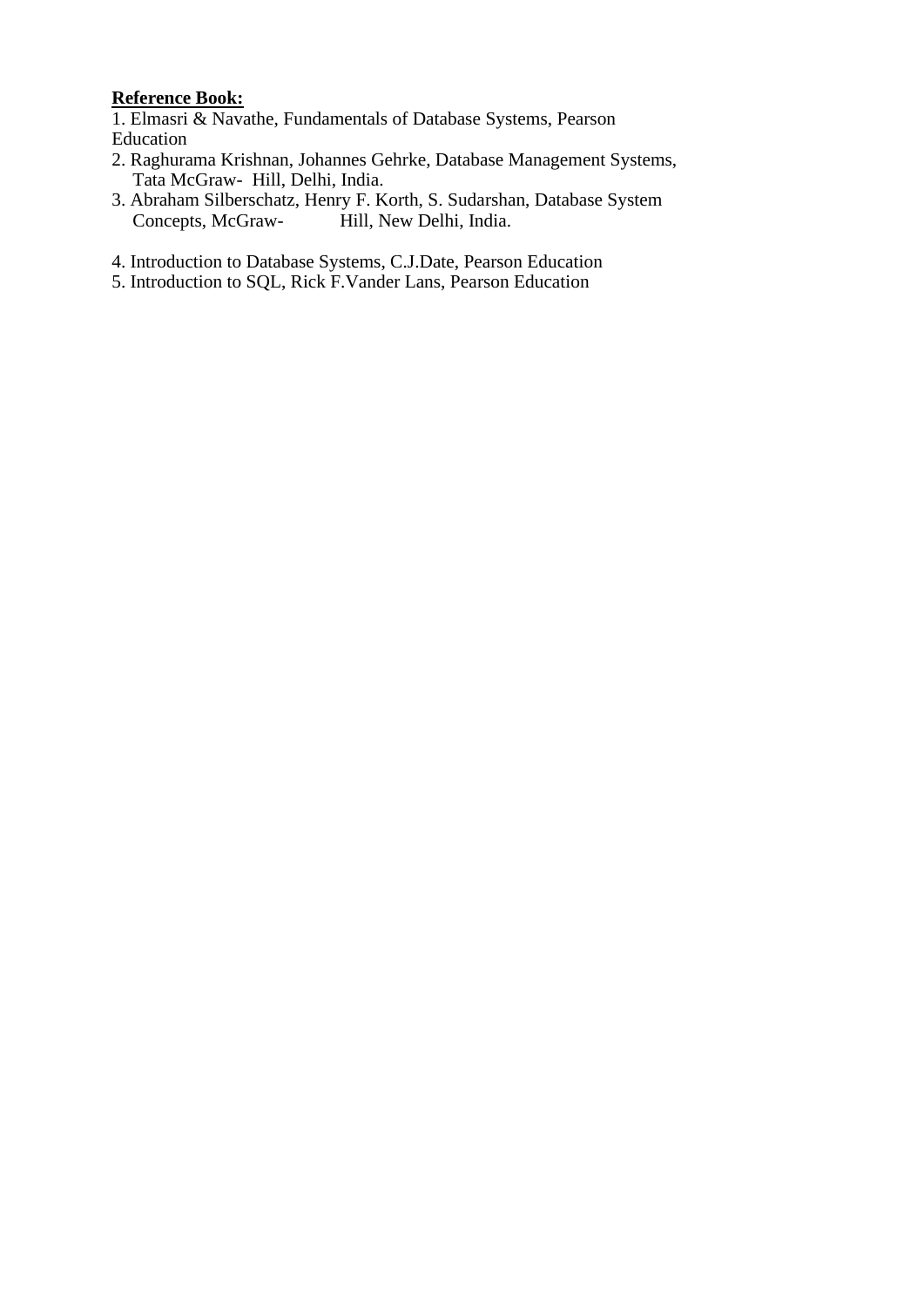# **DATA STRUCTURE & ALGORITHM USING C (LAB)**

| <b>SUBJECT CODE:</b><br>2018407 | <b>Practical</b>        |  |     | No. of period in one session: |  |    | Credits |
|---------------------------------|-------------------------|--|-----|-------------------------------|--|----|---------|
|                                 | No. of Periods per Week |  |     | <b>Full Marks:</b>            |  | 50 |         |
|                                 |                         |  | P/S | <b>ESE</b>                    |  | 50 |         |
|                                 |                         |  | 04  | Internal                      |  |    |         |
|                                 |                         |  |     | External                      |  |    |         |

#### Course Objective:

Implement relevant algorithms using Data structure.

# **Practical Outcomes: After completing the course, the students will understand**

- (1) Perform basic operations on array.
- (2) Apply different searching and sorting techniques.
- (3) Implement basic operations on stack and queue using array representation

|           | <b>CONTENTS: Practical</b>                                                                                                                     | Hrs.   | <b>Marks</b> |
|-----------|------------------------------------------------------------------------------------------------------------------------------------------------|--------|--------------|
| $UNIT-01$ | Develop a 'C' program to create and implement a SINGLY LINKED<br>LIST. Write functions to insert, delete, and display elements of the<br>list. | [04]   |              |
| $UNIT-02$ | Develop a 'C' program to create and implement a SINGLY<br>CIRCULAR LINKEDLIST.                                                                 | [04]   |              |
| $UNIT-03$ | Develop a 'C' program to create and implement a STACK using<br>arrays.                                                                         | $[03]$ |              |
| $UNIT-04$ | Develop a 'C' program to create and implement a STACK using<br>linked lists.                                                                   | $[03]$ |              |
| $UNIT-05$ | Develop a 'C' program to create and implement a QUEUE using<br>arrays.                                                                         | [03]   |              |
| $UNIT-06$ | Develop a 'C' program to create and implement a QUEUE using<br>linked lists.                                                                   | [04]   |              |
| $UNIT-07$ | Develop a 'C' program to create and implement a CIRCULAR<br>QUEUE using arrays.                                                                | $[03]$ |              |
| $UNIT-08$ | Develop a 'C' program to create a BINARY TREE. Write functions<br>to perform the various traversals on the tree.                               | [03]   |              |
| $UNIT-09$ | Develop a 'C' program to create a BINARY SEARCH TREE. Write<br>functions to perform the various traversals on the tree.                        | [04]   |              |
| $UNIT-10$ | Develop a 'C' program to create and implement SELECTION<br>SORTING.                                                                            | [03]   |              |
| $UNIT-11$ | Develop a 'C' program to create and implement INSERTION<br>SORTING.                                                                            | $[03]$ |              |
| $UNIT-12$ | Develop a 'C' program to create and implement BUBBLE SORTING.                                                                                  | $[03]$ |              |
| $UNIT-13$ | Develop a 'C' program to create and implement MERGE SORTING<br>on two sortedlist.                                                              | $[04]$ |              |
| $UNIT-14$ | Develop a 'C' program to create and implement LINEAR<br><b>SEARCHING.</b>                                                                      | [03]   |              |
| $UNIT-15$ | Develop a 'C' program to create and implement BINARY<br><b>SEARCHING</b>                                                                       | [03]   |              |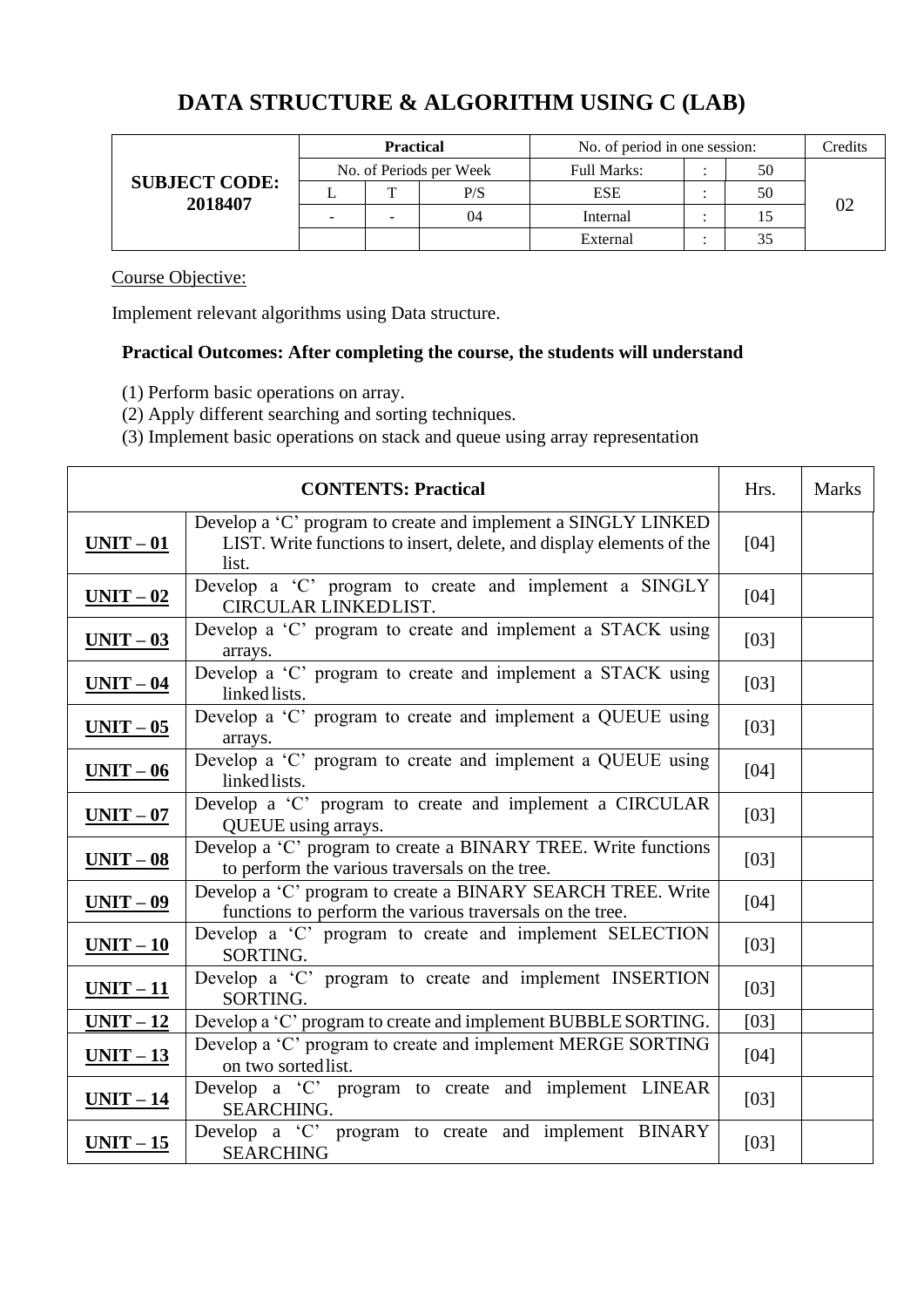Reference Book:

- 1. Data Structure Using 'C', Balaguruswami, mcGraw Hill Education, 2013
- 2. Data Structure Using 'C', Lipschutz, mcGraw Hill Education, 2013
- 3. Data Structure Using 'C',ISRD , mcGraw Hill Education, 2013
- 4. Design & Analysis of Algorithms, Gajendra Sharma, Khanna Publishing House
- 5. Data Structure and Algorithms, narasimha karumanchi, Made Easy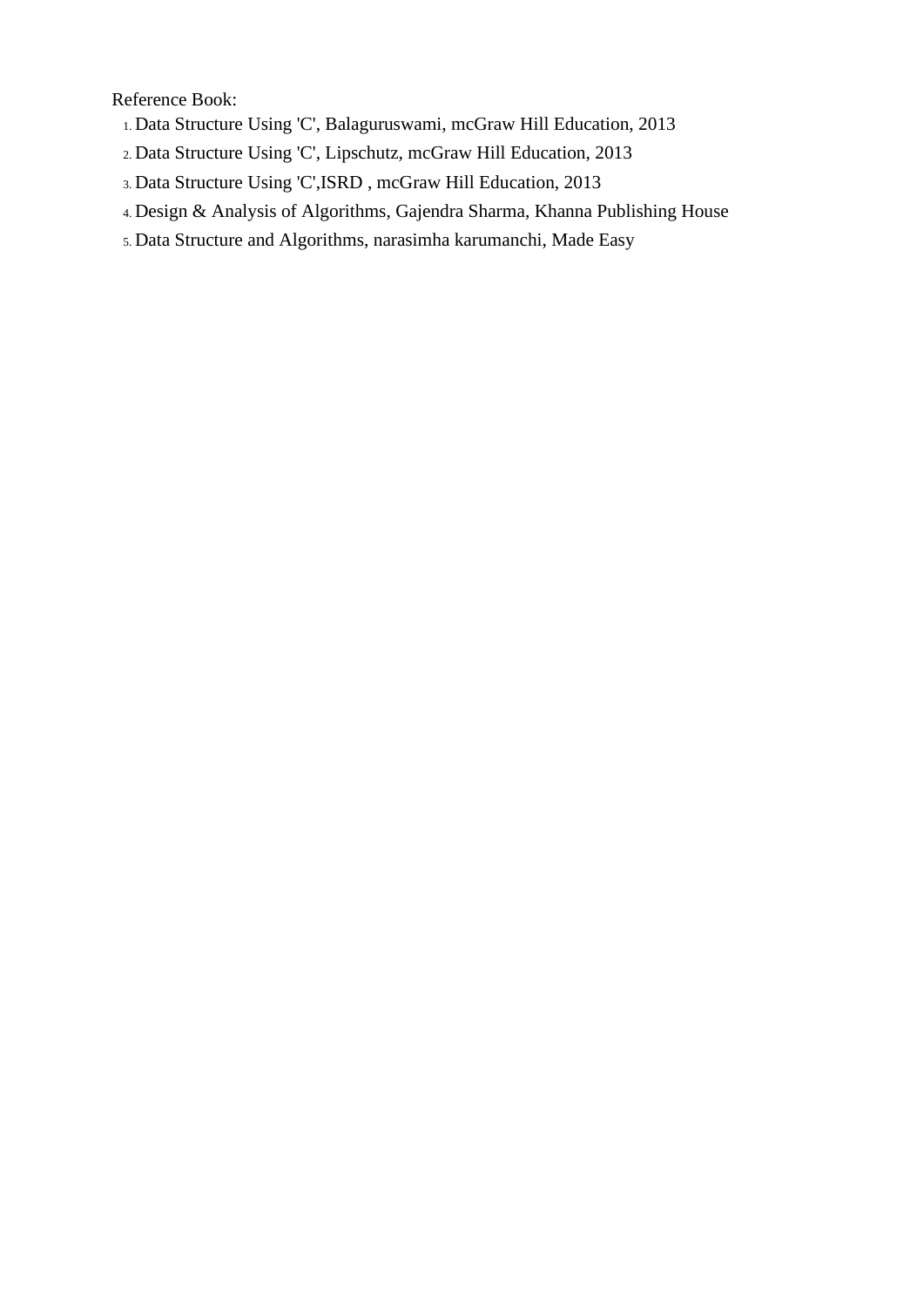| <b>SUBJECT CODE:</b><br>2018408 | <b>Practical</b>         |   |     | No. of period in one session: 45 |  |    | Credits |
|---------------------------------|--------------------------|---|-----|----------------------------------|--|----|---------|
|                                 | No. of Periods per Week  |   |     | <b>Full Marks:</b>               |  | 50 |         |
|                                 |                          |   | P/S | <b>ESE</b>                       |  | 50 |         |
|                                 | $\overline{\phantom{0}}$ | - | 04  | Internal                         |  | 15 | 02      |
|                                 |                          |   |     | External                         |  | 35 |         |

# **PYTHON PROGRAMMING (LAB)**

#### **Course Objective:**

- **1**. To make the student learn python programming language.
- 2. Learn Syntax and Semantics and create Functions in Python.
- 3. To learn problem solving techniques.
- 4. To teach the student to write programs in Python and to solve the problems.

### **Practical Outcomes:**

- **1.** Read, understand and trace the execution of programs written in Python language.
- **2.** Write the Python code for a given algorithm.
- **3.** Define and demonstrate the use of built-in data structures "lists" and "dictionary".
- **4.** Design and implement a program to solve a real-world problem.

|           | <b>CONTENTS: Practical</b>                                                                                                                                                              | Hrs.  | <b>Marks</b> |
|-----------|-----------------------------------------------------------------------------------------------------------------------------------------------------------------------------------------|-------|--------------|
| $UNIT-01$ | Write a program to demonstrate basic data type in python.                                                                                                                               | [6]   |              |
| $UNIT-02$ | Write a program to compute distance between two points taking<br>input from the user (Pythagorean Theorem)                                                                              | [4]   |              |
| $UNIT-03$ | Write a python program Using for loop, write a program that prints<br>out the decimal equivalent of $1+\frac{1}{2}+\frac{1}{3}$ 1/n                                                     | [4]   |              |
| $UNIT-04$ | Write a Python program to find first n prime numbers.<br>Write a program to demonstrate list and tuple in python.                                                                       | [4]   |              |
| $UNIT-05$ | Write a program using a for loop that loops over a sequence.<br>Write a program using a while loop that asks the user for a number,<br>and prints a countdown from that number to zero. | [4]   |              |
| $UNIT-06$ | Write a Python Program to add matrices.<br>Write a Python program to multiply matrices.                                                                                                 | $[4]$ |              |
| $UNIT-07$ | Write a Python program to check if a string is palindrome or not                                                                                                                        | $[4]$ |              |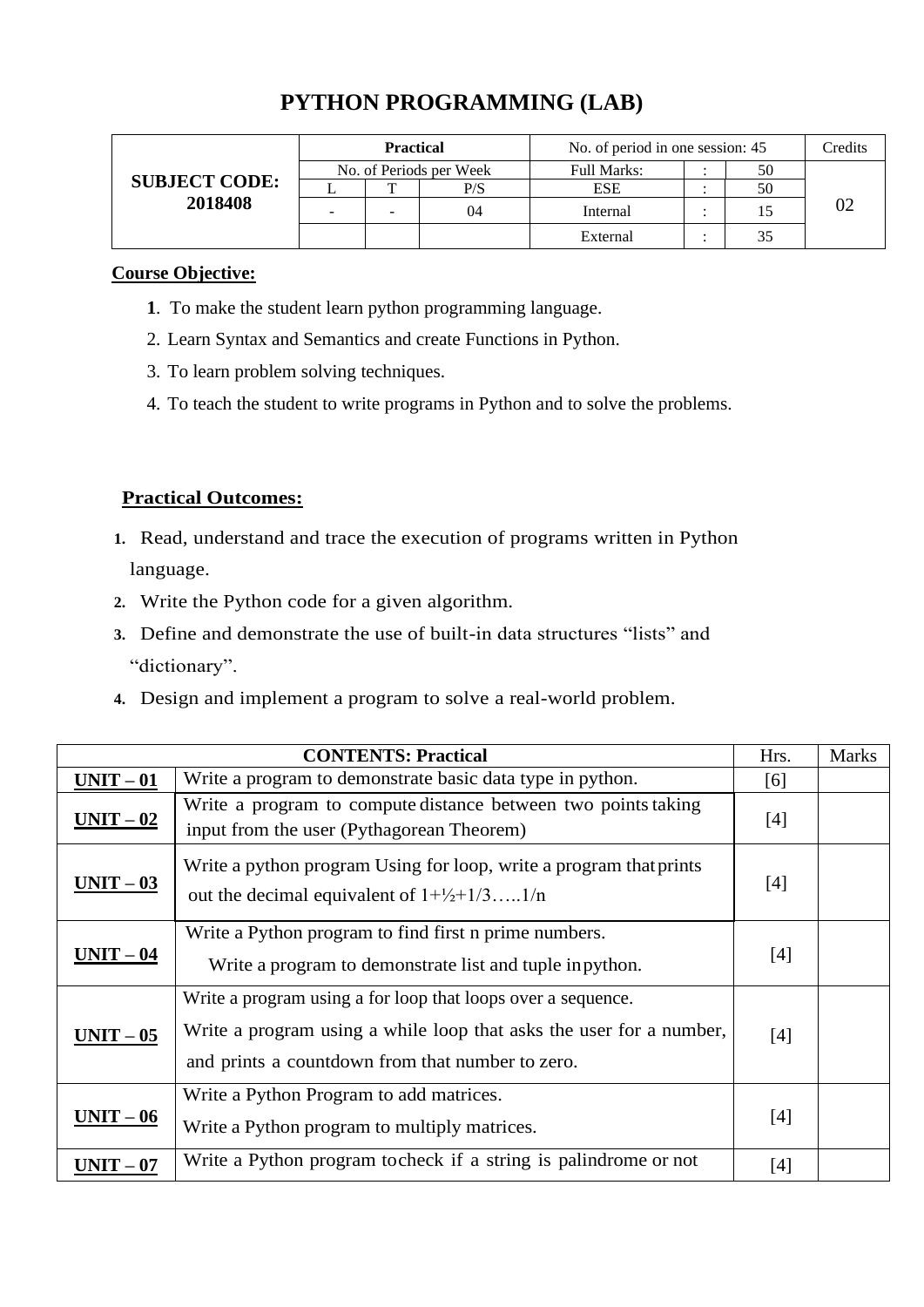|                   | Write a Python program to Check if a Substring is Presentin a Given |       |  |
|-------------------|---------------------------------------------------------------------|-------|--|
|                   | String                                                              |       |  |
| <u> UNIT – 08</u> | Write a Python program to Extract Unique values dictionary values   |       |  |
|                   | Write a Python program to find the sum of all items in a dictionary | [5]   |  |
| $UNIT-09$         | Write a Python program to read file word by word                    |       |  |
|                   | Write a Python program to Get number of characters, words, spaces   | $[5]$ |  |
|                   | and lines in a file                                                 |       |  |
| $UNIT-10$         | Write a Python program for Linear Search                            |       |  |
|                   | Write a Python program for Binary Search (Recursive and Iterative)  | [5]   |  |

### **References Books:**

- 1. Taming Python by Programming, Jeeva Jose, Khanna Publishing House
- 2. Starting Out with Python, Tony Gaddis, Pearson
- 3. Core Python Programming, Wesley J. Chun, Prentice Hall
- 4. Python Programming: Using Problem Solving Approach, Reema Thareja, Oxford University
- 5. Introduction to Computation and Programming Using Python. John V. Guttag, MIT Press.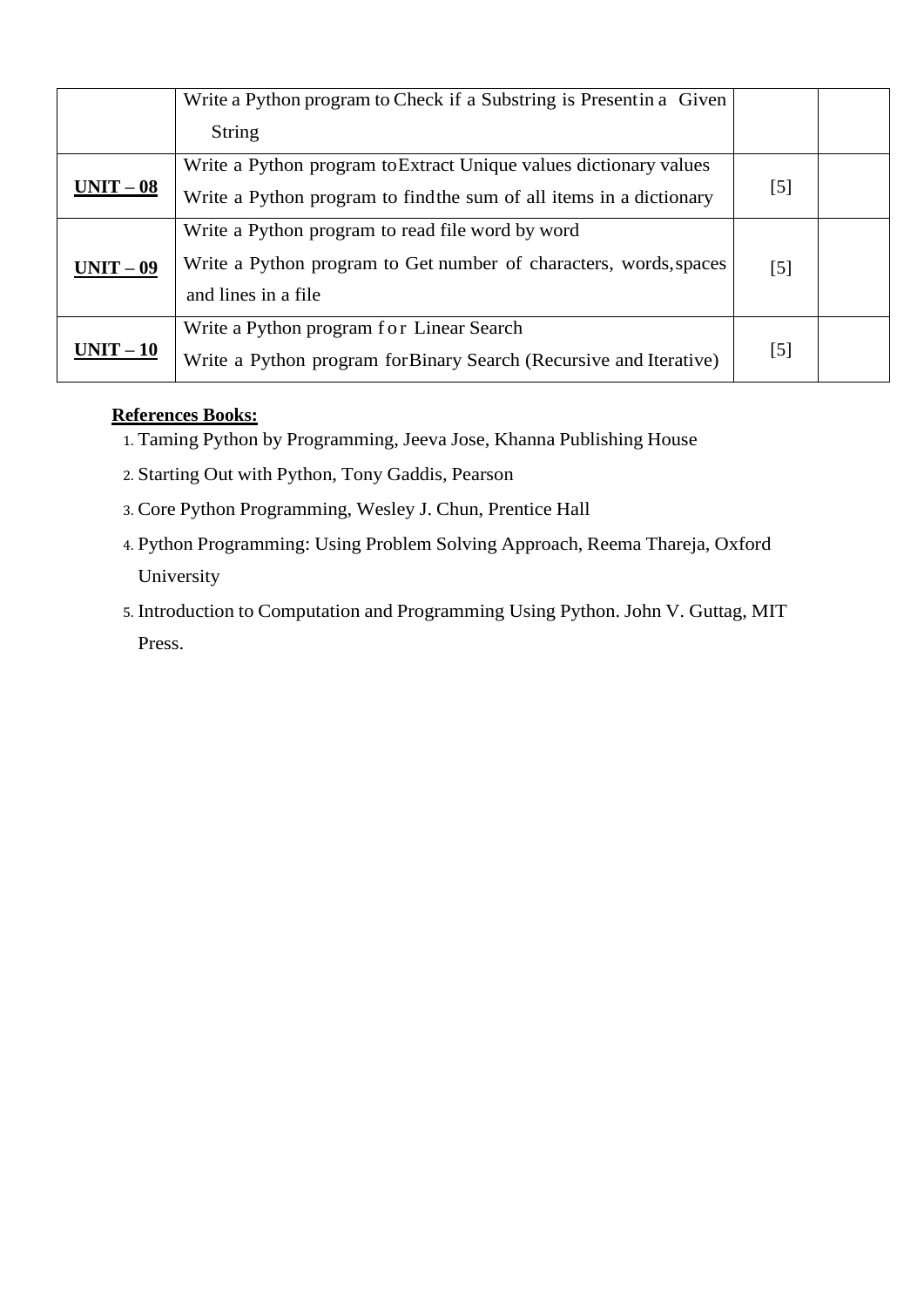# **MOOCS / SWAYAM / SPOKEN TUTORIAL / OTHERS ( T.W)**

|                      | <b>Practical</b>        |   |     |                    |  |    | Credits |
|----------------------|-------------------------|---|-----|--------------------|--|----|---------|
|                      | No. of Periods per Week |   |     | <b>Full Marks:</b> |  | 50 |         |
| <b>SUBJECT CODE:</b> |                         |   | P/S | <b>ESE</b>         |  | 50 |         |
| 2018409              | -                       | - | 04  | Internal           |  |    |         |
|                      |                         |   |     | External           |  |    |         |